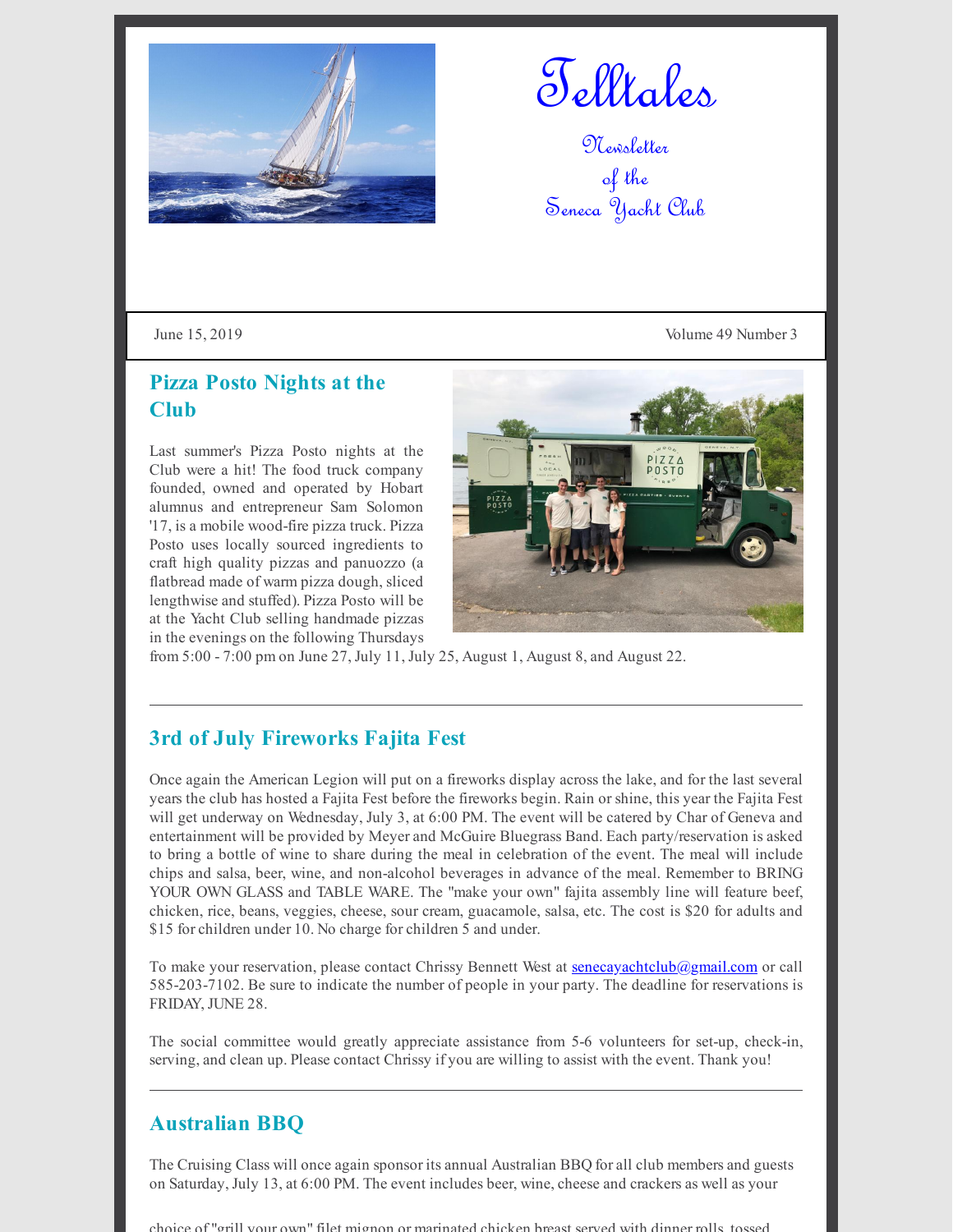choice of grill your own filet mignon or marinated chicken breast served with dinner rolls, tossed salad, potato salad, and a "make your own sundae" for dessert.

The cost for all of this is: beef filet: \$20 persteak (regardless of age), chicken breast: \$15 for adults, \$10 for children under 10, and no charge for children 5 and under.

To make reservations for this affair contact Chrissy at [senecayachtclub@gmail.com](mailto:senecayachtclub@gmail.com) or 585-203-7102 by noon on Wednesday, July 10.

#### **Reduce, Reuse, Recycle**

As a reminder, the Social Committee continues to work toward reducing the amount of single use, disposable items offered during Club sponsored events. As a result, plastic silverware, plates and cups will not be provided. Please bring your own reusable items for all dinners and punch bowls. A variety of silverware, plates, and cups are available in the open kitchen cabinet for member and guest use. Help yourself to the items and then wash and return them to the cabinet when finished. Thank you for helping to reduce waste and keep the kitchen tidy.

### **Commodores's Corner**

At our recent board meeting we set aside time to talk about planning...capital projects for financial planning, but also in terms of what underlies what we say we are, and what we do that reflects these underlying, yet generally assumed and unspoken values. After 90 years we are informed by the past but not limited by it. Richard Salter agreed to lead the conversation, and suggested a framework, some of which is shared here so you can be included in the conversation.

We're not trying to define something that never changes. Just like personal values, organizational values can change over time too. For example, would it be appropriate for SYC to take on an advocacy role as environmental stewards of the lake? And, considering the number and widely varying interests of our membership, how might we think about encouraging participation...Over time SYC had a strong contingent of power boaters, more recently its focus has been on sailing...racers, cruisers, sailing lessons, recreational sailing. But what about the Kayakers, social members, families with small kids? We need to think about them even if we don't personally participate in these groups.

Most sailors didn't start out sailing. I recall, now with joy but in the moment a good dosage of terror, my first boating experience with my grandfather rowing my brother and I out on the lake to fish. We had no idea how to move around, keep balance or stay out of his way as he stood up to get a longer cast. From that we moved on to canoes, then waterskiing...never seting foot on a sailboat until somewhere in my 30s and getting my first and only sailboat at 50. Now, I have some 11 watercraft...and need a good 12 step program as my life has become unmanageable because of boats. The point of the conversation was how to plan the future...do we grow with sailors, encourage use of any floating object just to get members and families on the water as a first step considering that all sailors are boaters but not all boaters are sailors!

To lift a quote from Richard, values are found not only in what we think and believe, but even more in what we do. So as we talk about values, we should feel free to talk about what we do and see others do, as much as what we think. What do these types of decisions say about who we are and want to be?" We'll be having this conversation for awhile and you're invited! What do you do around the club, or see others doing, and what values do these actions reflect? It's like the saying..."I don't know how to explain it but I know it when I see it!" Send us an email, or grab any board member and bend their ear about what you think SYC values are and what it might mean for the future.

Other noteworthy items include inviting new members to the July Punch Bowl party, introducing them and welcoming them to the club (and punch bowl as well). The Big Dock is being rebuilt by our members...we'll be needing a hand so it's done and useful for the season. The pavement in the north area will be repaved ... if it ever stops raining. And, Seneca Sailing Academy just was awarded a second grant from the Ralph C. Wilson Legacy Fund for Youth Recreation to underwrite scholarships to Summer Camp, so get the word out! We'll have flyers and other materials ASAP for you to use. We'll also be hosting two Community Introduction to Sailing Events, introducing one weeknight and one weekend Open Sailing for kids and anyone wanting to practice and refine their skills, and we'll be

making available our three newly acquired Flying Scots for Advanced Cruising and Adult Sailing